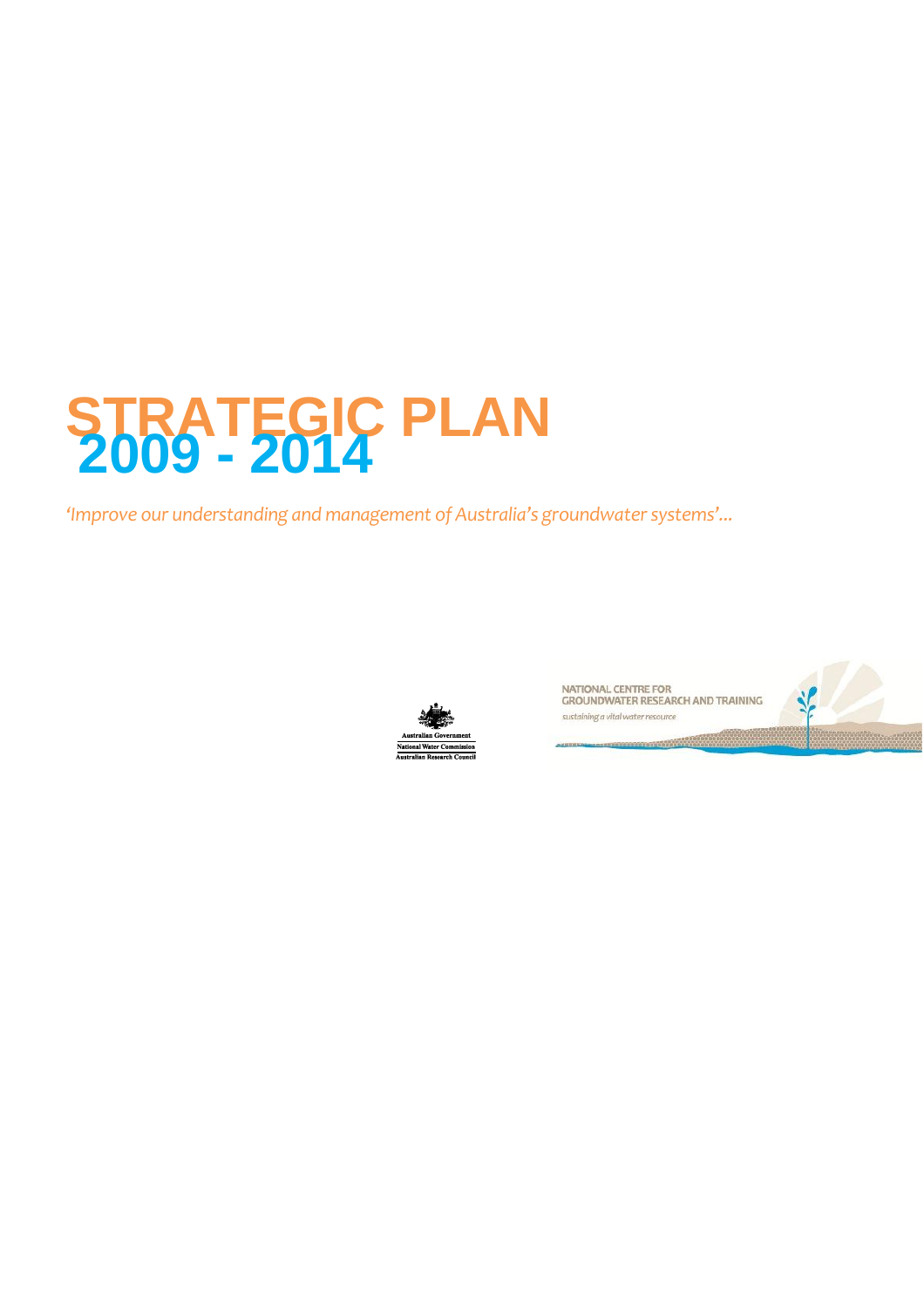#### **NATIONAL CENTRE FOR GROUNDWATER RESEARCH AND TRAINING**

GPO Box 2100 Adelaide SA 5001 Australia P: +61 8 8201 5509 | F: +61 8 8201 5635 enquiries@groundwater.com.au www.groundwater.com.au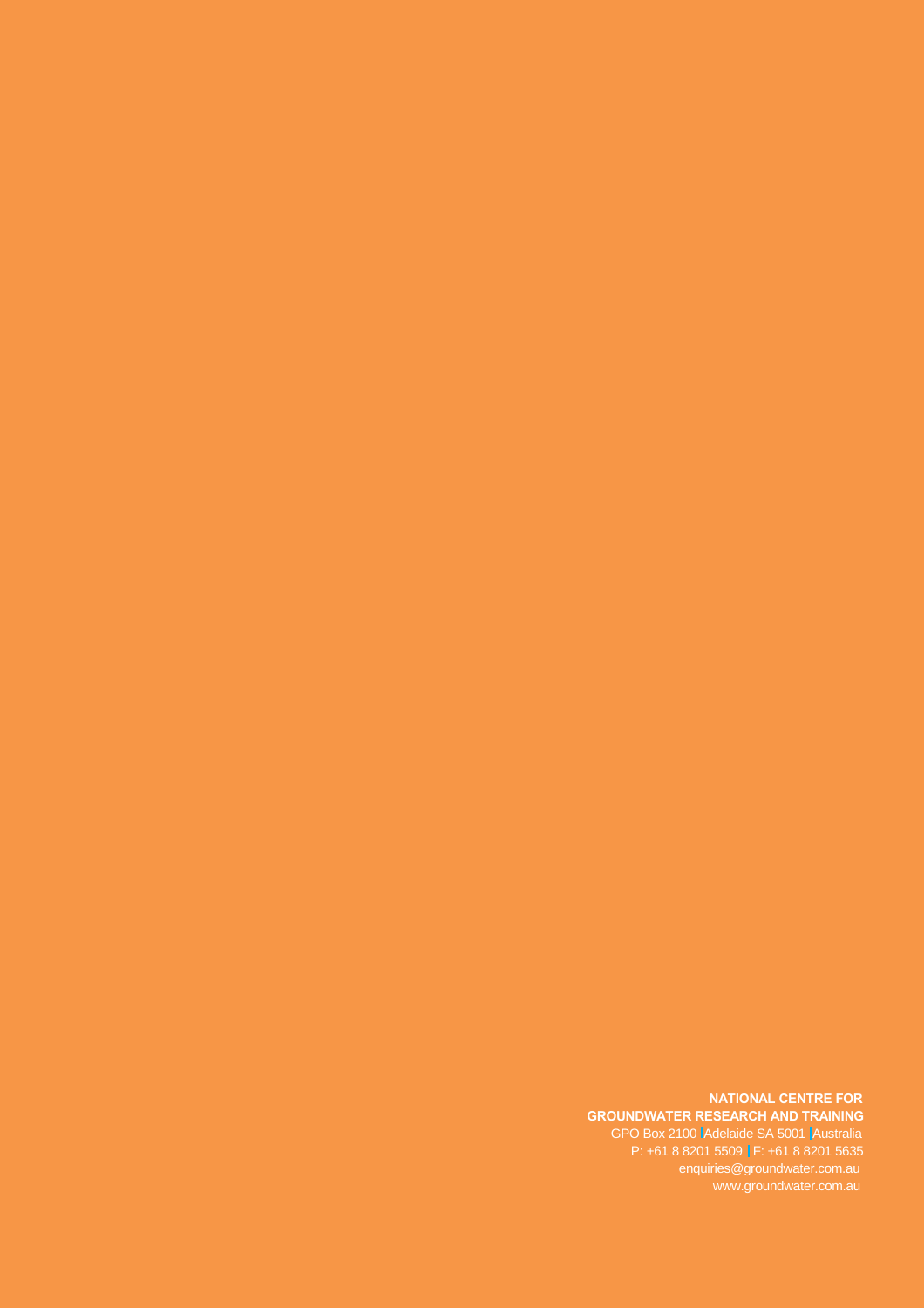# **Contents**

| <b>FOREWORD</b>                            | 4              |
|--------------------------------------------|----------------|
| <b>ABOUT THE CENTRE</b>                    | 5              |
| <b>ORGANISATIONAL STRUCTURE</b>            | 5              |
| <b>CONTEXT FOR OUR WORK</b>                | 6              |
| <b>VISION</b>                              | $\overline{7}$ |
| <b>PURPOSE</b>                             | 7              |
| <b>MISSION</b>                             | 7              |
| <b>GUIDING PRINCIPLES</b>                  | 7              |
| <b>KEY OBJECTIVES</b>                      | 8              |
| <b>RESEARCH FOCUS</b>                      | 8              |
| <b>PARTNERS</b>                            | 9              |
| <b>FUNDING</b>                             | 9              |
| <b>STRATEGIC PLAN OVERVIEW</b>             | 10             |
| <b>STRATEGIC PLAN OVERVIEW 2009 - 2014</b> | 12             |
| <b>FEEDBACK</b>                            | 14             |
|                                            |                |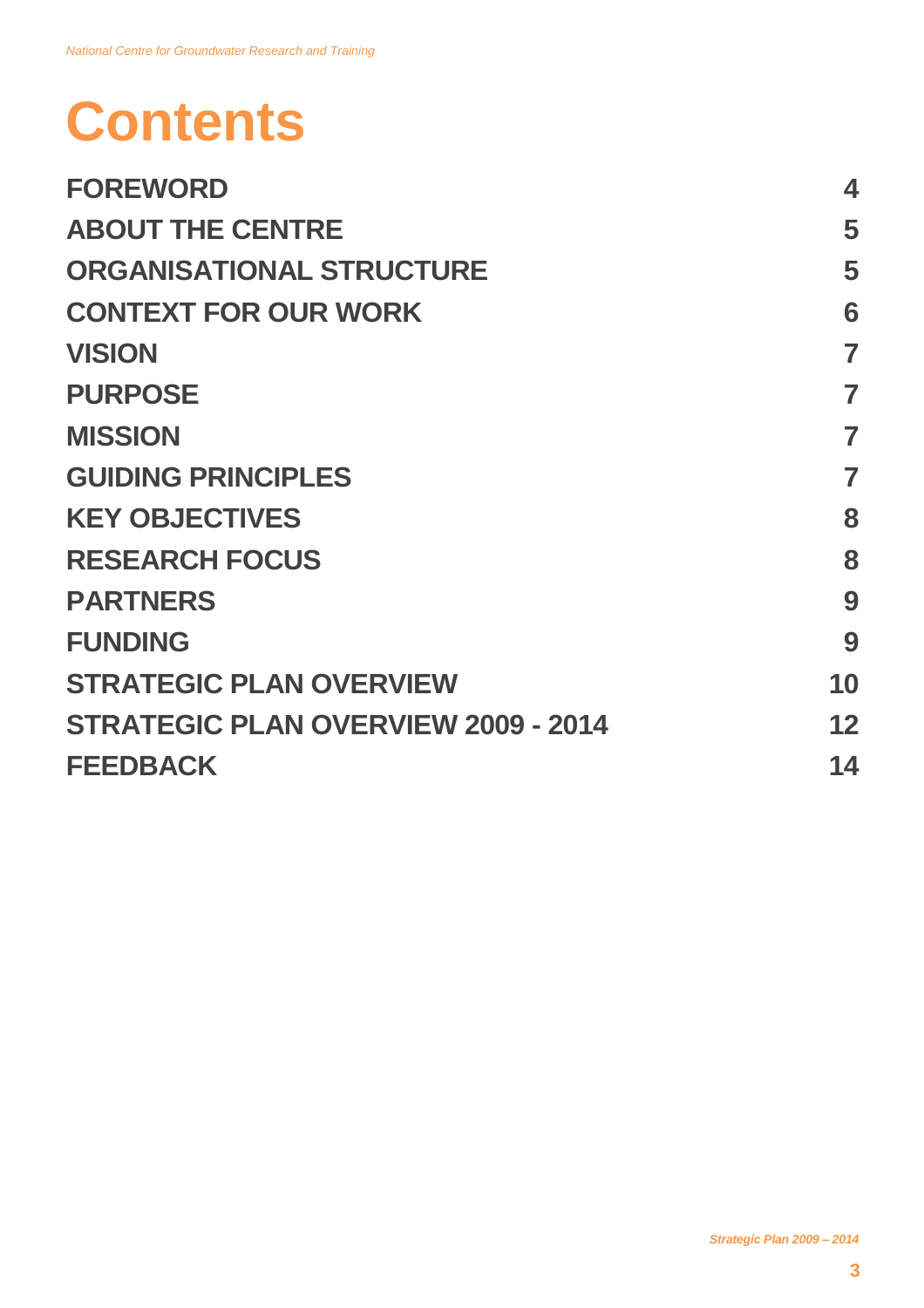### Foreword

The National Centre for Groundwater Research and Training (Centre) aims to create, develop and grow a groundwater institution of national and international standing. It will provide people and knowledge to help better understand and manage Australia's groundwater resources – to ensure that they are managed in a sustainable and productive manner that delivers economic, social, cultural and environmental benefits for the Australian community. We will do this by undertaking world class research and training activities. The Centre will be a place of learning and discovery, a place with world class priority setting processes, and one whose work will have both international and national credibility, relevance and impact. The Centre will provide information and advice on groundwater and related issues, and will be respected globally as a leader in groundwater knowledge and capacity building. As a direct result, groundwater awareness, knowledge and our national ability to address urgent groundwater problems will be enhanced.

The next five years will be critical for the Centre as we seek to both invigorate and develop groundwater research and training activities across the nation. This Strategic Plan is intended to provide the Centre with a solid foundation for moving forward. In it we clearly describe where we want the Centre to be in years to come and describe how we will get there. We also clearly describe what success looks like to the National Centre for Groundwater Research and Training.

The plan is the result of a strong and transparent consultative process. It reflects extensive discussions and advice from a broad range of individuals and organisations including the Centre's Advisory Board, groundwater scientists (based in Australia and overseas), members of the professional bodies that represent the groundwater profession, and senior leaders and administrators in other research Centres who have generously shared their experiences in how to establish a successful research Centre.

The Plan has also benefitted from the input of the Centre's Program Leaders and Chief Investigators who helped test and refine the Plan during an intensive 2-day workshop in April 2010. At this two-day forum, more than 50 invited participants identified research trends and needs and also shared important recommendations for all key areas of the Centre activity. Forum participants represented a cross-section of investigators, groundwater professionals from industry, and other representatives of the Centre's core constituencies. Across this range of consultative activity, the Centre continues to be the beneficiary of the wisdom, advice, and judgment of a wide range of engaged individuals and organisations which continues to serve as a strong and important basis for our strategic planning.

The important work of delivering this strategic plan can only succeed with the involvement of the widest possible alliance. The successful implementation of our Centre plan will require us to continue working with our large number of extremely supportive and active University and Industry Partners. We will continue developing and exploring innovative new ways to partner with Commonwealth and State Government agencies, researchers, and a broad range of public and private sector organisations.

The Plan will continue to evolve in response to many new challenges, opportunities and discoveries that we expect to make over the next 5 years. It will be a living and breathing document. I look forward to working with the Centre and the Australian community to realise our plan.

Graig T. Simmons

*Professor Craig T. Simmons Director, National Centre for Groundwater Research and Training*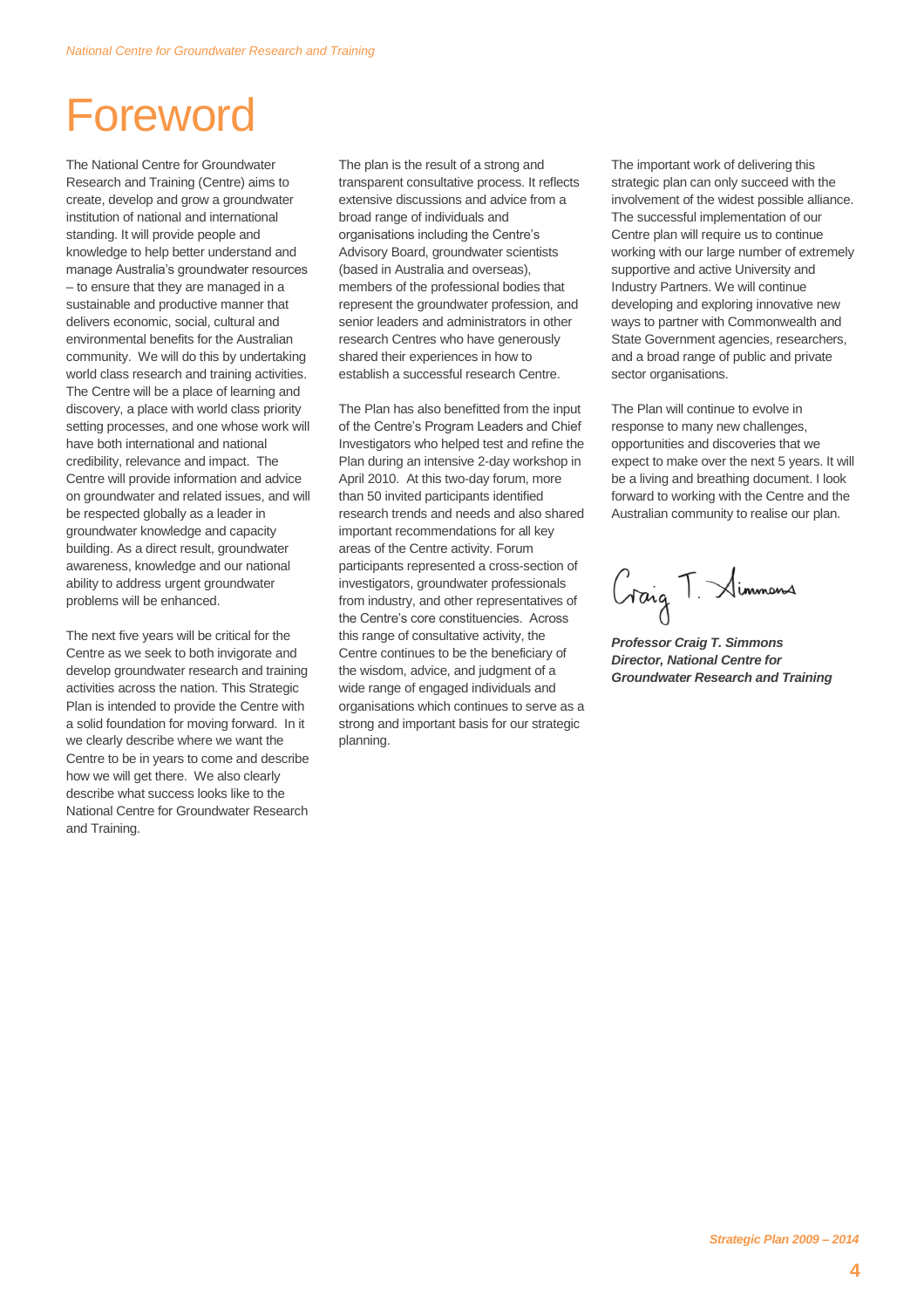# About the Centre

The National Centre for Groundwater Research and Training (Centre) was established in June 2009 to engage in understanding Australia's hidden groundwater resource, and how to preserve and manage it for generations to come. The Centre will support innovative and cross-disciplinary research and training in the groundwater field and undertake important work to help manage our groundwater in a more sustainable way. The Centre's activities will enhance and underpin the Commonwealth's National Water Initiative. It will also help state and territory governments deliver on reforms under the National Water Initiative to improve groundwater management and knowledge.

The Centre is jointly funded by the Australian Research Council (ARC) and the National Water Commission (NWC) under the Special Research Initiatives Scheme. Subsequent to the core funding, the Centre was awarded additional funds to develop groundwater research infrastructure as part of the Commonwealth Government's Super Science (Marine and Climate) initiative, funded by the Education Infrastructure Fund and administered by the Department of Innovation, Industry, Science and Research.

The research and training carried out by the Centre will play an important role in training the next generation of expert hydrogeologists and groundwater specialists. The Centre will bring together a critical mass of world-class scientists to provide postgraduate training and conduct internationally relevant research needed to improve groundwater understanding and use. We will also continue to run the successful national groundwater short course program.

#### Centre governance structure

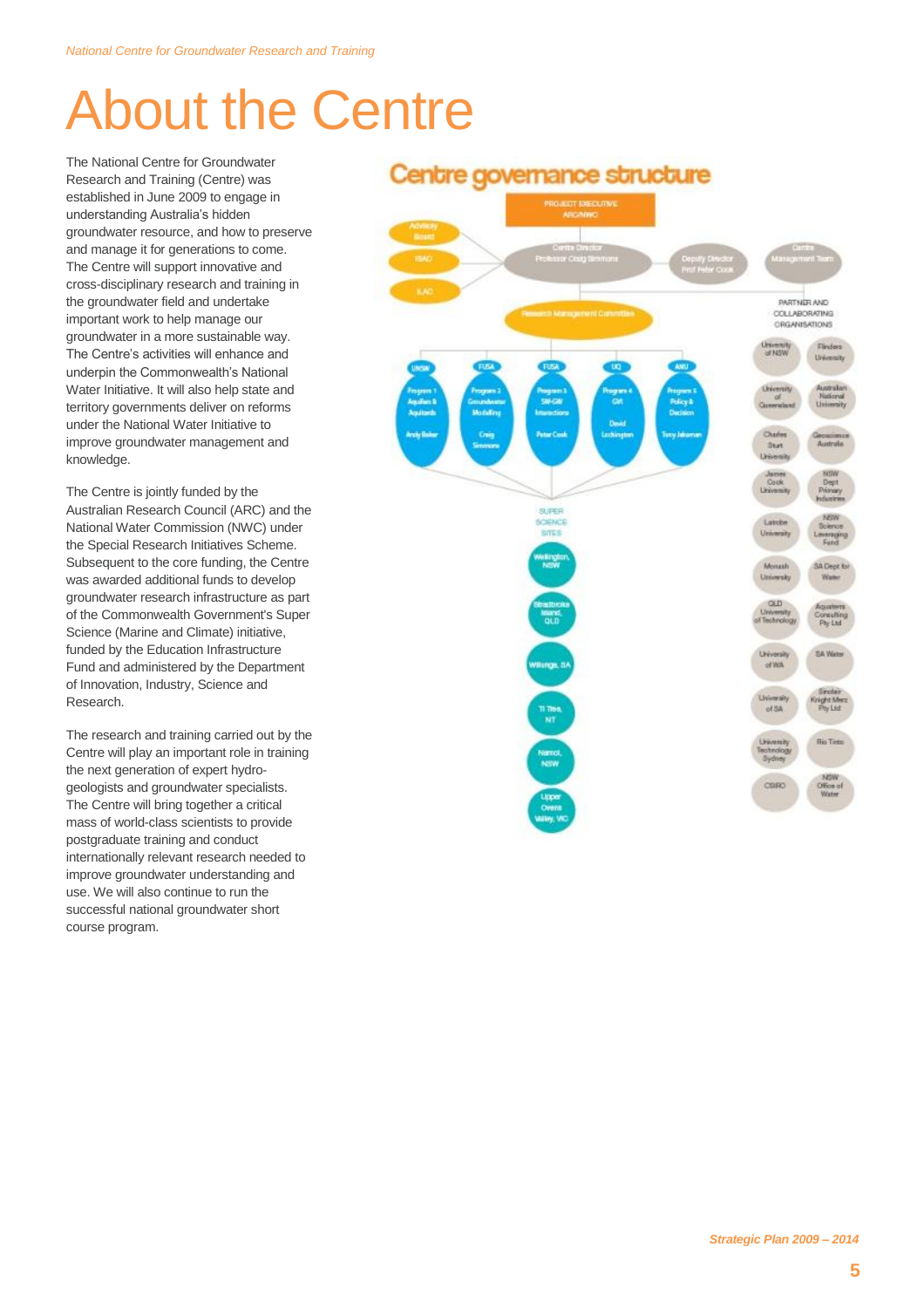*The Centre's Governance structure provides strategic management, direction, reporting and financial administration. This structure allows the Centre to build strong relationships with its stakeholders, ARC and NWC, to deliver high quality information regarding their respective roles, decision making responsibilities and accountabilities and allow them opportunity to review and refine the Centre's strategic priorities on an ongoing basis. In addition to this, we will create opportunities for broader industry and public engagement in our strategy development process as part of our outreach activities.*

### Context for our Work

Groundwater is often called the forgotten resource. Despite the fact that groundwater accounts for over 30 per cent of Australia's water consumption, we simply do not know enough about this vital water resource, and how to manage it. With severe droughts and climate change placing extreme pressure on existing water supplies, there is an urgent need to expand Australia's groundwater knowledge base.

With the increased use of groundwater across the country and the long-running drought decreasing surface water availability, the need to better manage groundwater and connected resources has become paramount. Improved understanding of groundwater and management of groundwater-surface water interactions is fundamental to this.

Under the National Water Initiative (NWI) all governments of Australia have acknowledged the importance of groundwater and committed to a 'whole of water cycle' approach, including the following actions:

- improve our knowledge of groundwatersurface water connectivity, with significantly connected systems to be managed as one integrated resource
- complete the return of all currently overallocated or overused systems to environmentally-sustainable levels of extraction
- improve understanding of sustainable extraction rates and regimes, and develop common approaches to achieving sustainability
- develop better understanding of the relationship between groundwater resources and groundwater-dependent ecosystems.

The National Groundwater Assessment Initiative (NGAI) Priority Investments Areas of the NWC include the following themes:

- Harmonisation of groundwater definitions and standards and improve governance and management practices;
- Northern Australia Groundwater Stocktake;
- National assessment of sites suitable for managed aquifer recharge and recovery;
- Vulnerability of groundwater dependent ecosystems;
- Investigation of groundwater-surface water inter-connectivity;
- Strategic aquifer characterisation to quantify sustainable yields;
- National review of groundwater potential for deep fresh, saline and brackish waters; and
- Managing risks to groundwater quality.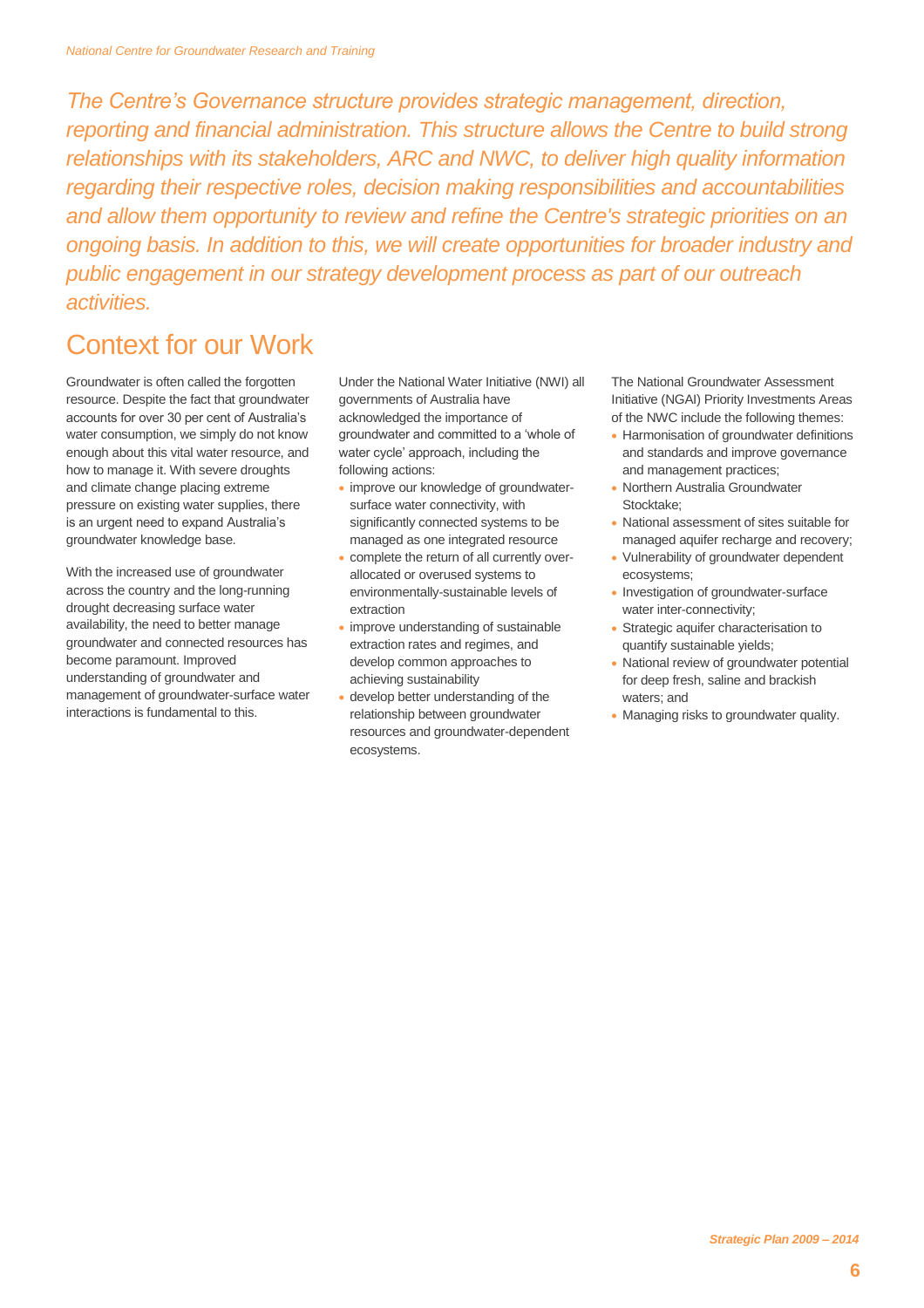## Vision

*The Centre will develop into a groundwater institution of national and international standing with the capacity, through new people and knowledge to better understand and manage our vital groundwater resources.*

## **Mission**

*Our mission is to create a National Centre of Excellence in groundwater research and training that will enhance Australia's future environmental, economic, social and cultural wellbeing. The Centre will achieve this by undertaking the critical scientific research needed to improve our understanding and management of Australia's groundwater systems. It will also train the next generation of expert researchers and professionals in groundwater related fields, filling a significant gap in Australia's current resource management capabilities.*

# Guiding principles

*The Centre will be guided by a strong commitment to the following principles:*

- *rigorous intellectual enquiry;*
- *fairness, integrity and respect for others;*
- *equity and diversity;*
- *collaboration and teamwork;*
- *environmental sustainability; and*
- *respect for and recognition of all individual perspectives.*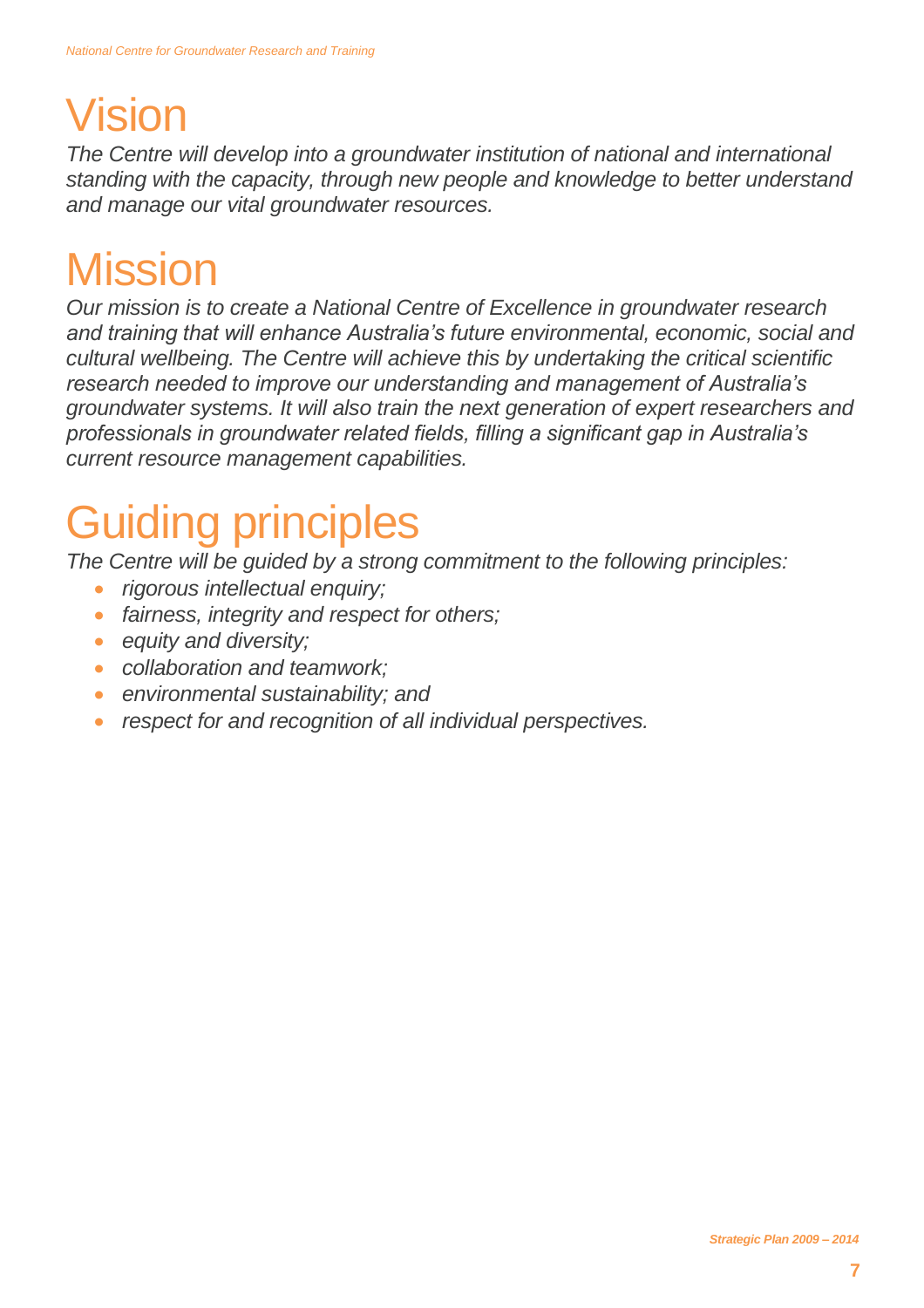### Key objectives

The Centre has four key objectives and one cross-cutting management objective:

|                         | <b>Key Objectives</b>                                                          |                                                                                                                                                                                                                             |
|-------------------------|--------------------------------------------------------------------------------|-----------------------------------------------------------------------------------------------------------------------------------------------------------------------------------------------------------------------------|
|                         | <b>RESEARCH</b>                                                                | a) Undertaking highly innovative research at the forefront of developments within areas of<br>national importance with a scale and focus leading to outstanding national and international<br>collaboration and recognition |
|                         |                                                                                | b) Enhancing the scale and focus of research in the designated National Research Priority: An<br>Environmentally Sustainable Australia                                                                                      |
|                         |                                                                                | c) Undertaking research and training relevant to the management of Australia's groundwater<br>resources, which underpins and enhances the National Water Initiative                                                         |
| $\overline{2}$          | <b>CAPACITY BUILDING</b>                                                       | d) Linking existing Australian research strength and building new capacity for interdisciplinary<br>research, collaborative approaches to address the most challenging and significant<br>research problems                 |
|                         |                                                                                | e) Building Australia's human capacity in range of research areas by attracting, from within<br>Australia and abroad, researchers of high international standing as well as the most<br>promising research students         |
|                         |                                                                                | f) Providing high quality postgraduate and post-doctoral training environments for the next<br>generation of groundwater professionals and researchers in innovative and internationally<br>competitive research            |
|                         |                                                                                | g) Offering Australian researchers access to world-class infrastructure and equipment to key<br>research technology                                                                                                         |
| $\overline{\mathbf{3}}$ | <b>INCREASE NATIONAL AND</b><br><b>INTERNATIONAL LINKAGES</b>                  | h) Linking existing Australian research strength and building new capacity for interdisciplinary,<br>collaborative approaches to address the most challenging and significant research<br>problems                          |
|                         |                                                                                | Developing relationships and building new networks with major international centres and<br>i)<br>research programs that help achieve global competitiveness and recognition for Australian<br>research                      |
| 4                       | <b>INCREASE PUBLIC</b><br><b>ENGAGEMENT WITH</b><br><b>GROUNDWATER SCIENCE</b> | Establishing a Centre of Excellence of such repute in the wider community that it will serve as<br>i)<br>a point of interaction among higher education institutions, Governments, industry and the<br>private sector        |
|                         | <b>MANAGEMENT AND</b><br><b>GOVERNANCE</b>                                     | Build an adaptable and sustainable organisation<br>٠                                                                                                                                                                        |
|                         |                                                                                | Implement efficient, effective and transparent systems for defining the Centre's objectives<br>$\bullet$<br>and assessing its performance                                                                                   |
|                         |                                                                                | Implement clear rules and procedures for making decisions that impact on the Centre's<br>$\bullet$<br>corporate affairs                                                                                                     |

#### Research focus

*The Centre has developed five Research Programs that are built around core groundwater science and its associated economic, environmental and social interfaces. They are intended to address major national and international knowledge gaps and cover the critical role of groundwater and its vital biophysical and social interfaces. The Centre's Research programs are:*

- **Program 1** Innovative characterisation of aquifers and aquitards
- **Program 2** Hydrodynamics and modelling of complex groundwater systems
- **Program 3** Surface water-groundwater interactions
- **Program 4** Groundwater-vegetation-atmosphere interactions
- **Program 5** Integrating socioeconomics, policy and decision support

For more information about the Programs visit our website www.groundwater.com.au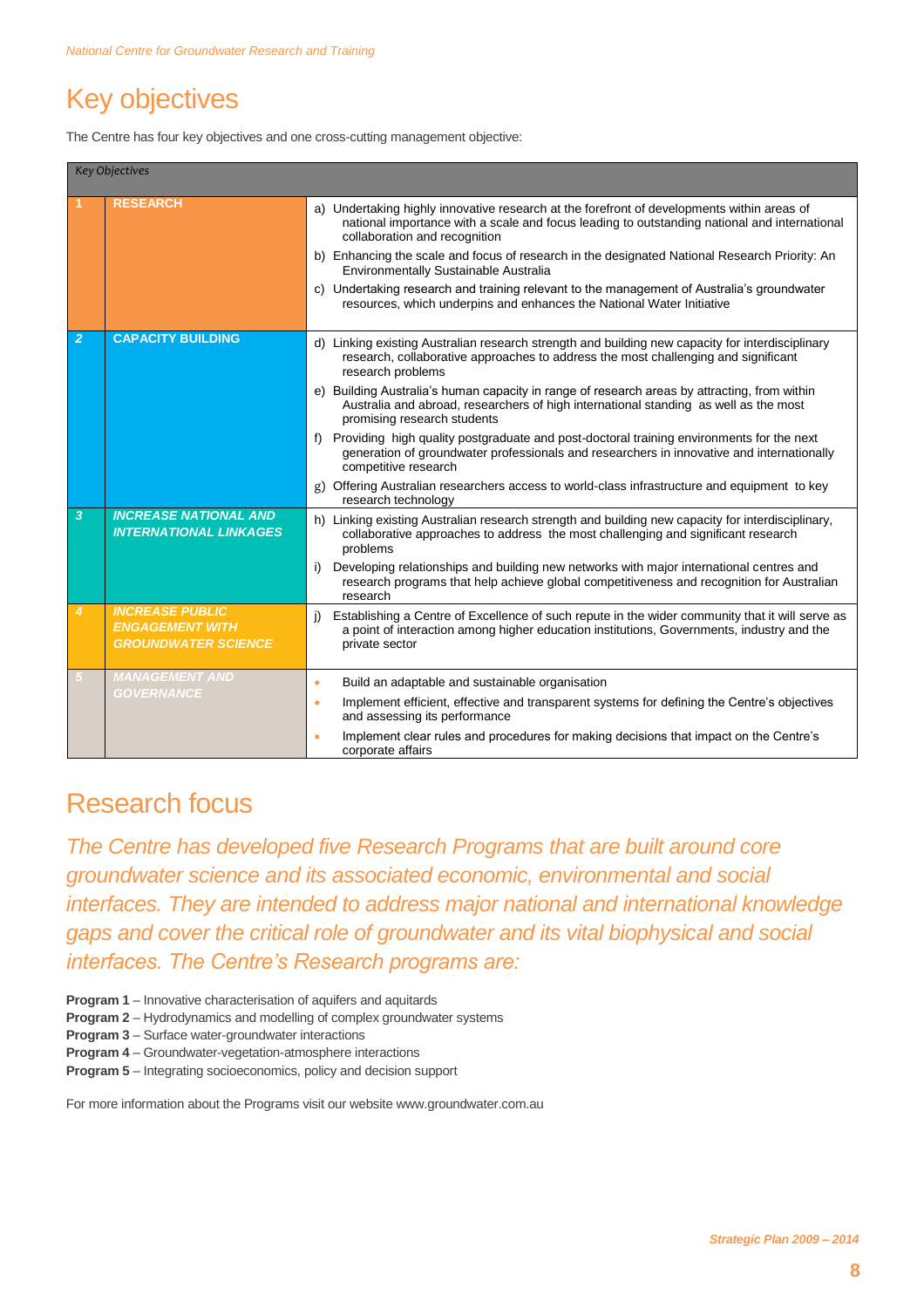### **Partners**

*Implementing our Strategic Plan requires a shared agenda. The Centre recognises that its work and success depends on the ongoing support and commitment of a broad range of government, university and industry partners. These include:*

### **Our Principal** Funders:

Australian Research Council and the National Water Commission

### Our Research Nodes:

- Australian National University
- University of New South Wales
- University of Queensland
- Flinders University

### Our Partner Organisations:

- Aquaterra;
- Charles Sturt University;
- Commonwealth Scientific and Industrial Research Organisation (CSIRO);
- DHI;
- Geosciences Australia;
- James Cook University;
- Latrobe University;
- Monash University;
- The New South Wales Government through its Department of Primary Industries;
- Queensland University of Technology;
- SA Water;
- Sinclair Knight Merz;
- The South Australian Government through the Department for Water;
- University of South Australia;
- University of Technology Sydney; and
- University of Western Australia.
- NSW Office of Water
- Rio Tinto

To ensure integrated and cohesive operation The Centre's activities and processes will be designed to bring this diverse list of partners together to facilitate cooperation and avoid the risk of fragmentation.

#### Funding

During the five year period covered by this Strategic Plan the Centre will receive:

- \$29.5 million from the Australian Research Council and the National Water Commission;
- \$15 million from Super Science (Marine and Climate);
- \$10 million from University, Industry partners & State Governments; and
- \$15 million in-kind contributions.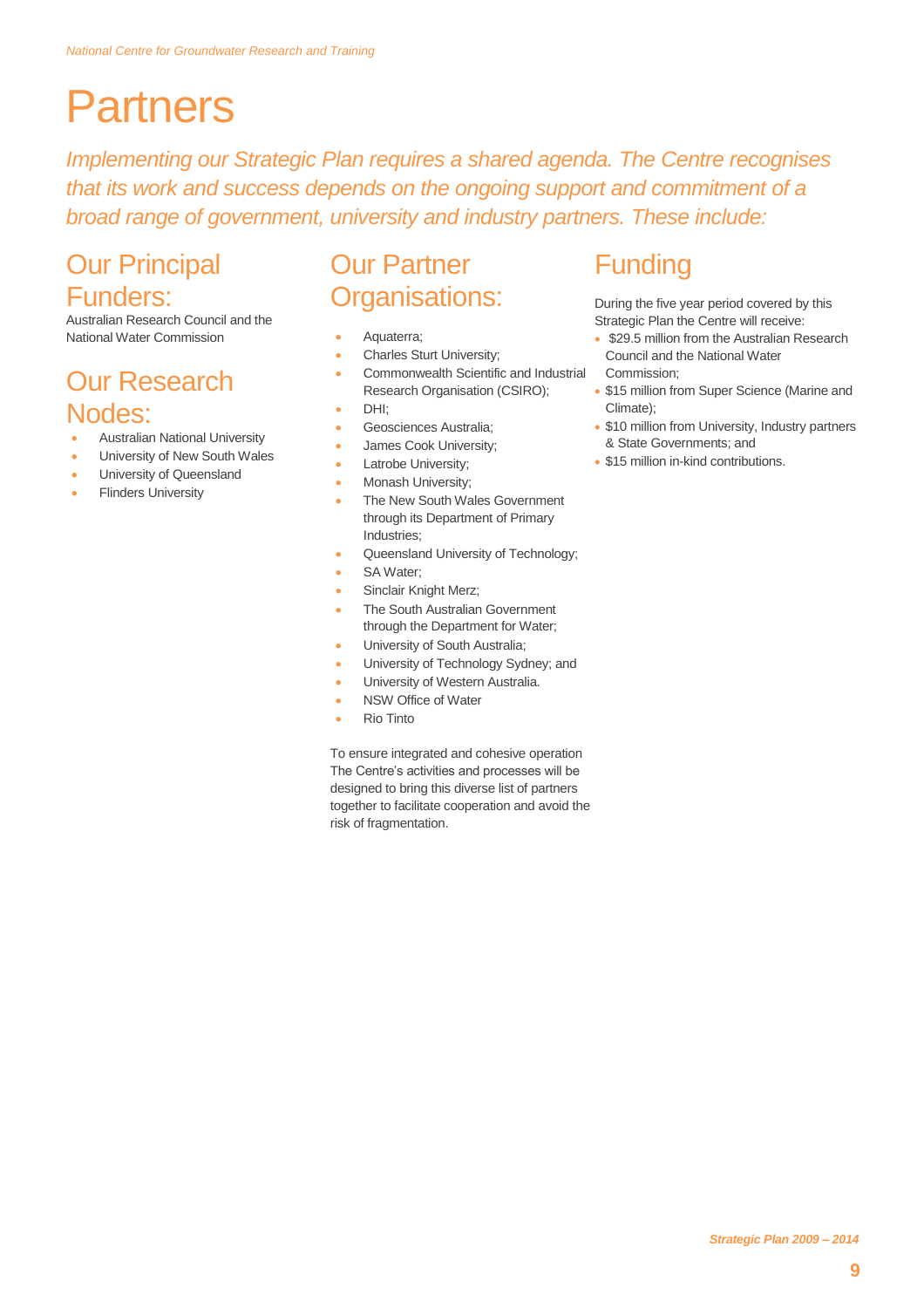## Strategic Plan Overview 2009 - 2014

The following table provides an overview of the Centre's 2009-2014 Strategic Plan.

| <b>PRIORITY</b><br><b>AREAS</b>                    | <b>GOALS</b>                                                                                                                                                                | <b>OBJECTIVES</b>                                                                                                                                                                                                                                                                                                                                                                                                                                                                                                                                                                                                                                                                                                                                                                                                                                                                | <b>STRATEGIES</b>                                                                                                                                                                                                                                                                                                                                                                                                                                                                                       | <b>MEASURING</b><br><b>PERFORMANCE</b>                                                                                                                                                                                                                                                                                                                                                                                                                                                                                                                                                                                                                                     |  |
|----------------------------------------------------|-----------------------------------------------------------------------------------------------------------------------------------------------------------------------------|----------------------------------------------------------------------------------------------------------------------------------------------------------------------------------------------------------------------------------------------------------------------------------------------------------------------------------------------------------------------------------------------------------------------------------------------------------------------------------------------------------------------------------------------------------------------------------------------------------------------------------------------------------------------------------------------------------------------------------------------------------------------------------------------------------------------------------------------------------------------------------|---------------------------------------------------------------------------------------------------------------------------------------------------------------------------------------------------------------------------------------------------------------------------------------------------------------------------------------------------------------------------------------------------------------------------------------------------------------------------------------------------------|----------------------------------------------------------------------------------------------------------------------------------------------------------------------------------------------------------------------------------------------------------------------------------------------------------------------------------------------------------------------------------------------------------------------------------------------------------------------------------------------------------------------------------------------------------------------------------------------------------------------------------------------------------------------------|--|
| <b>RESEARCH</b>                                    | We will be recognised<br>as a world leader in<br>groundwater research,<br>and in the provision of<br>science for the<br>sustainable<br>management of<br>groundwater systems | <b>Undertaking highly</b><br>a)<br>innovative research at the<br>forefront of developments<br>within areas of national<br>importance with a scale<br>and focus leading to<br>outstanding national and<br>international collaboration<br>and recognition<br>Enhancing the scale and<br>b)<br>focus of research in the<br>designated National<br>Research Priority: An<br>Environmentally<br>Sustainable Australia<br>Undertaking research<br>C)<br>and training relevant to<br>the management of<br>Australia's groundwater<br>resources, which<br>underpins and enhances<br>the National Water<br>Initiative                                                                                                                                                                                                                                                                     | Deliver world class<br>$\bullet$<br>research; and<br><b>Promote the Centre</b><br>$\bullet$<br>as a world centre for<br>groundwater research<br>and training                                                                                                                                                                                                                                                                                                                                            | Provide guidelines on<br>the required quality<br>standards for<br>research conducted<br>by Centre staff and<br>students and, how to<br>undertake best<br>practice research<br>activities<br>Measure and<br>$\bullet$<br>evaluate research<br>performance at the<br>program and<br>individual level<br>Produce and publish<br>high quality, evidence<br>based research<br>Implement web-based<br>processes that enable<br>easy access to the<br>Centre's research<br>outputs                                                                                                                                                                                                |  |
| <b>BUILD</b><br><b>RESEARCH</b><br><b>CAPACITY</b> | We will provide world<br>class training and<br>support to postgraduate<br>students and ECRs in<br>order to build capacity<br>and capability in<br>groundwater science       | d)<br>Linking existing<br>Australian research<br>strength and building new<br>capacity for<br>interdisciplinary research,<br>collaborative approaches<br>to address the most<br>challenging and<br>significant research<br>problems<br><b>Building Australia's</b><br>e)<br>human capacity in range<br>of research areas by<br>attracting, from within<br>Australia and abroad,<br>researchers of high<br>international standing as<br>well as the most<br>promising research<br>students<br>Providing high quality<br>f)<br>postgraduate and post-<br>doctoral training<br>environments for the next<br>generation of<br>groundwater<br>professionals and<br>researchers in innovative<br>and internationally<br>competitive research<br><b>Offering Australian</b><br>g)<br>researchers access to<br>world-class infrastructure<br>and equipment to key<br>research technology | Manage our skills and<br>$\bullet$<br>talent effectively:<br>Make career<br>$\bullet$<br>opportunities in<br>groundwater more<br>visible to students and<br>early-career<br>researchers;<br>Provide a research<br>$\bullet$<br>environment that<br>supports our staff and<br>students to achieve<br>their research goals;<br>Provide excellent<br>$\bullet$<br>research facilities and<br>equipment; and<br>Provide high quality<br>$\bullet$<br>non-research and<br>professional training<br>programs. | Develop processes<br>$\bullet$<br>that will enable us to<br>recruit, retain and<br>grow the Centre's<br>skills and talent base<br>Develop systems that<br>$\bullet$<br>will enable us to<br>capture stakeholder<br>feedback on research<br>priorities and training<br>needs<br>Pursue collaboration<br>$\bullet$<br>and partnership<br>opportunities that will<br>enable Centre staff<br>and students to<br>access world class<br>scientific expertise<br>and infrastructure<br>Implement effective<br>$\bullet$<br>facilities management<br>and procurement<br>policies that enable<br>staff and students to<br>access high quality<br>research<br>infrastructure at home |  |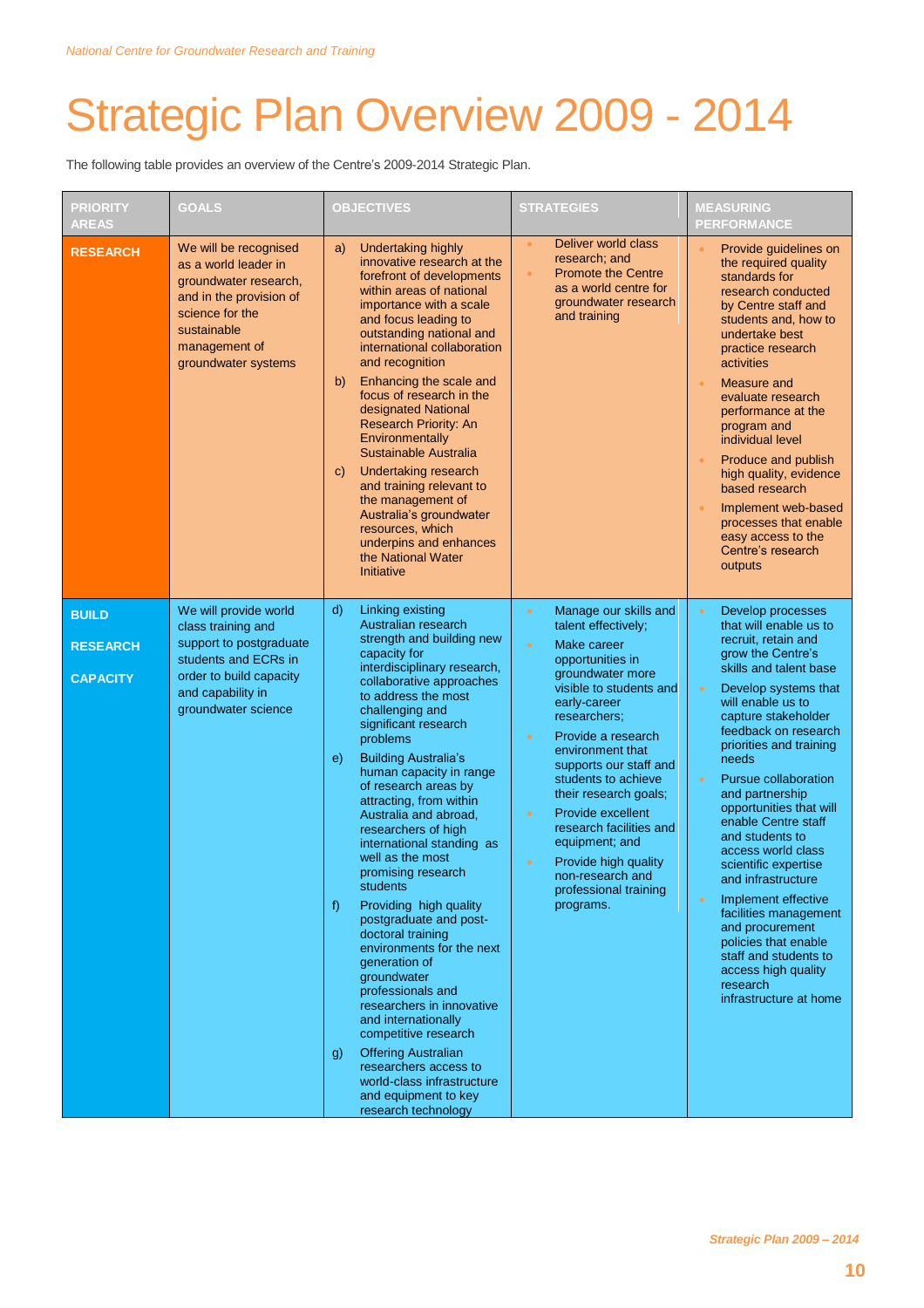| <b>INCREASE</b><br><b>NATIONAL</b><br><b>AND</b><br><b>INTERNATIONAL</b><br><b>LINKAGES</b><br><b>INCREASE</b><br><b>PUBLIC</b><br><b>ENGAGEMENT</b><br><b>WITH</b><br><b>GROUNDWATER</b><br><b>SCIENCE</b> | Our reputation<br>for research and<br>training<br>excellence will<br>provide a strong<br>platform for<br>collaboration<br>with other<br>institutions and<br>researchers<br>throughout<br>Australia and<br>the world<br>We have<br>processes and<br>systems that<br>increase the<br>flow, value and<br>impact of its<br>knowledge and<br>research<br>outcomes to<br>policy makers,<br>industry and the<br>wider public | h)<br>i)<br>j)                      | Linking existing<br><b>Australian research</b><br>strength and building new<br>capacity for<br>interdisciplinary,<br>collaborative approaches<br>to address the most<br>challenging and<br>significant research<br>problems<br>Developing relationships<br>and building new<br>networks with major<br>international centres and<br>research programs that<br>help achieve global<br>competitiveness and<br>recognition for Australian<br>research<br>Establishing a Centre of<br>Excellence of such repute<br>in the wider community<br>that it will serve as a point<br>of interaction among<br>higher education<br>institutions,<br>Governments, industry<br>and the private sector | $\bullet$<br>$\bullet$<br>$\bullet$<br>$\bullet$<br>$\bullet$<br>$\bullet$ | Identify the key<br>stakeholders who will help<br>us drive and support<br>change;<br>Develop a range of formal<br>and informal mechanisms to<br>support knowledge, skills<br>and resource changes; and<br>Value feedback.<br>Create genuine<br>opportunities for our<br>stakeholders to influence<br>the shape and direction of<br>our research and training<br>activities;<br>Implement systems and<br>processes that encourage<br>successful knowledge<br>transfer; and<br>Raise public awareness of<br>the important of<br>groundwater resources. | $\bullet$<br>$\bullet$<br>$\bullet$<br>$\bullet$<br>ö<br>$\bullet$<br>$\bullet$<br>$\bullet$ | <b>Collaborators</b><br>Develop international<br>visitor and exchange<br>programs to enhance<br>research capacity<br><b>Ensure that the</b><br>Centre research and<br>management staff<br>make external<br>engagement a priority<br>Develop an<br>organisational culture<br>that values external<br>feedback and uses it<br>to help refine research<br>and training priorities<br>Develop a<br>Communications and<br><b>Marketing Plan</b><br>identifying the most<br>effective strategies<br>and processes that<br>we can use to engage<br>with our stakeholders<br>in a professional<br>manner<br>Capture and refresh<br>data on our<br>stakeholders'<br>information needs<br>Deliver intelligent<br>search and query<br>tools to enable<br>stakeholders to<br>access information in<br>a timely manner<br>Maximise media<br>opportunities<br>Deliver a program of<br>public events (e.g.<br>talks, workshops) and |
|-------------------------------------------------------------------------------------------------------------------------------------------------------------------------------------------------------------|-----------------------------------------------------------------------------------------------------------------------------------------------------------------------------------------------------------------------------------------------------------------------------------------------------------------------------------------------------------------------------------------------------------------------|-------------------------------------|---------------------------------------------------------------------------------------------------------------------------------------------------------------------------------------------------------------------------------------------------------------------------------------------------------------------------------------------------------------------------------------------------------------------------------------------------------------------------------------------------------------------------------------------------------------------------------------------------------------------------------------------------------------------------------------|----------------------------------------------------------------------------|------------------------------------------------------------------------------------------------------------------------------------------------------------------------------------------------------------------------------------------------------------------------------------------------------------------------------------------------------------------------------------------------------------------------------------------------------------------------------------------------------------------------------------------------------|----------------------------------------------------------------------------------------------|----------------------------------------------------------------------------------------------------------------------------------------------------------------------------------------------------------------------------------------------------------------------------------------------------------------------------------------------------------------------------------------------------------------------------------------------------------------------------------------------------------------------------------------------------------------------------------------------------------------------------------------------------------------------------------------------------------------------------------------------------------------------------------------------------------------------------------------------------------------------------------------------------------------------|
| <b>MANAGEMENT</b><br>AND<br><b>GOVERNANCE</b>                                                                                                                                                               | We will manage<br>our activities in a<br>collaborative<br>and transparent<br>manner that<br>responds to the<br>needs our<br>stakeholders<br>and, the<br>challenges and<br>opportunities<br>associated with<br>a changing<br>environment                                                                                                                                                                               | $\bullet$<br>$\bullet$<br>$\bullet$ | Build an adaptable and<br>sustainable organisation<br>Implement efficient,<br>effective and transparent<br>systems for defining the<br>Centre's objectives and<br>assessing its<br>performance<br>Implement clear rules<br>and procedures for<br>making decisions that<br>impact on the Centre's<br>corporate affairs                                                                                                                                                                                                                                                                                                                                                                 | $\bullet$<br>$\bullet$<br>$\bullet$                                        | Implement efficient,<br>effective and transparent<br>systems for defining the<br>Centre's objectives.<br>determining how those<br>objectives will be achieved<br>and how our performance<br>will be measured:<br>Implement clear rules and<br>procedures for making<br>decisions that impact on the<br>Centre's corporate affairs;<br>and<br>Provide our internal<br>stakeholders with high<br>quality information<br>regarding their roles,<br>decision making<br>responsibilities and<br>accountabilities.                                         | $\bullet$<br>$\bullet$<br>$\bullet$<br>$\bullet$                                             | maintain topical high<br>quality web content<br>stakeholders with<br>opportunities to<br>present their views on<br>the Centre's strategic<br>direction<br>Implement effective<br>priority setting<br>processes that enable<br>the Centre to respond<br>to new opportunities<br>and emerging risks<br>Leverage the data<br>generated by our<br>financial management<br>and reporting systems<br>to effectively measure<br>our performance<br>Deliver our corporate<br>documents (Strategic<br>Plan, Business Plan,<br>Annual Report) within<br>the required<br>timeframes                                                                                                                                                                                                                                                                                                                                             |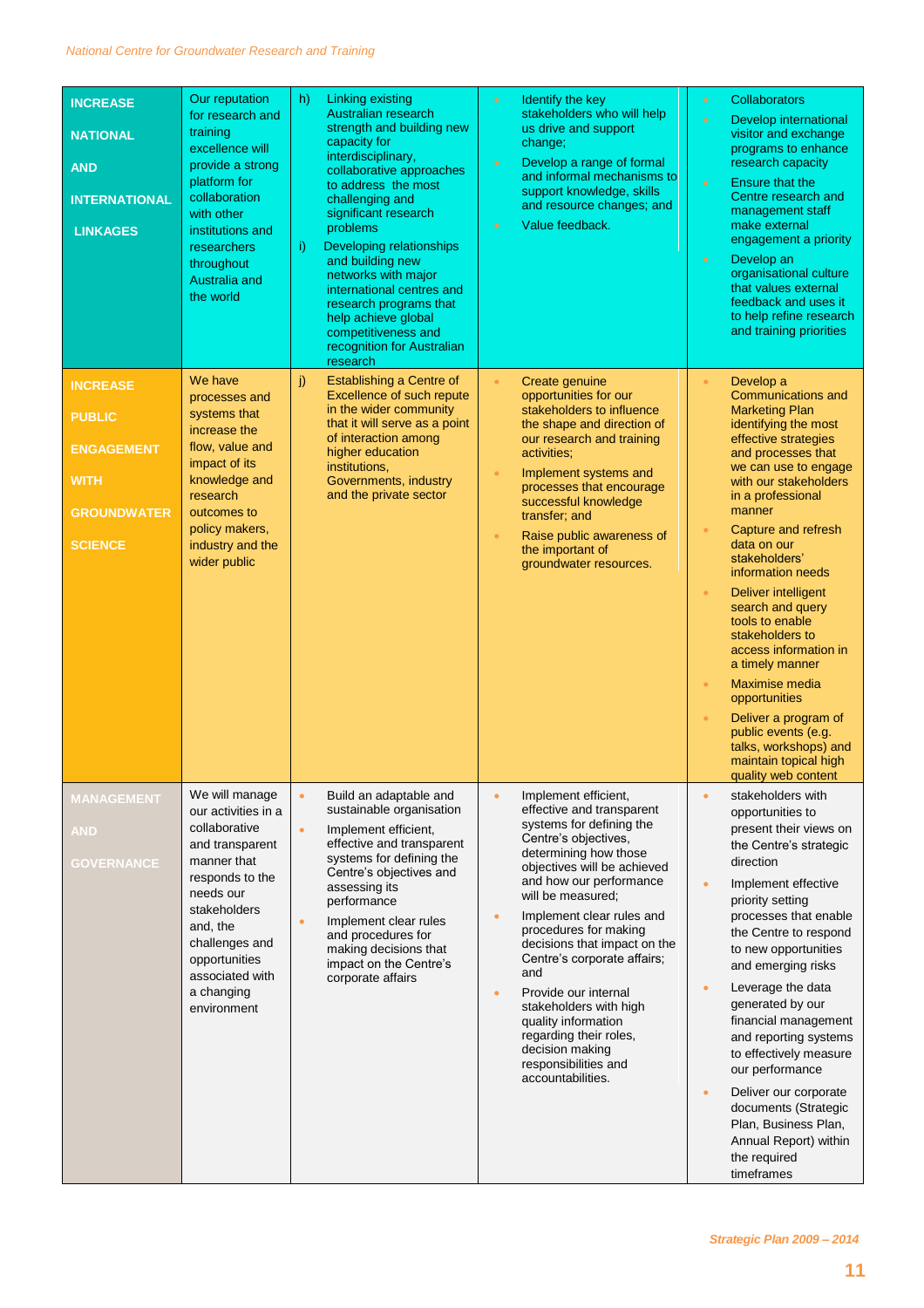# Key Performance Indicators

| <b>KEY PERFORMANCE INDICATORS: RESEARCH</b>                                                                            |                  |                 |                 |                |                |
|------------------------------------------------------------------------------------------------------------------------|------------------|-----------------|-----------------|----------------|----------------|
| <b>Measure</b>                                                                                                         | Target 2010      | Target 2011     | Target 2012     | Target 2013*   | Target 2014*   |
| Number of peer-reviewed journal papers                                                                                 | 10 <sup>10</sup> | 90              | 180             | <b>TBD</b>     | <b>TBD</b>     |
| <b>Research quality</b>                                                                                                | 30%              | 30%             | 50%             | <b>TBD</b>     | <b>TBD</b>     |
| % of category A or A* journal papers                                                                                   |                  |                 |                 |                |                |
| Number of citations <sup>2</sup>                                                                                       | N/A              | 800             | 1,250           | <b>TBD</b>     | <b>TBD</b>     |
| Number of invitations to present talks.<br>papers and keynote lectures at major<br>national and international meetings | 10               | 70              | 90              | <b>TBD</b>     | <b>TBD</b>     |
| <b>KEY PERFORMANCE INDICATORS: CAPACITY BUILDING</b>                                                                   |                  |                 |                 |                |                |
| <b>Measure</b>                                                                                                         | Target 2010      | Target 2011     | Target 2012     | Target 2013    | Target 2014    |
| Number of Postdocs recruited each year                                                                                 | 19               | 12              | 10              | $\overline{4}$ | $\overline{O}$ |
| <b>Number of PhD students</b>                                                                                          |                  |                 |                 |                |                |
|                                                                                                                        | 33               | 15              | 6               | 3              | $\overline{O}$ |
| PhD student completion rate                                                                                            |                  |                 |                 |                |                |
| (Target 90% all students will complete)                                                                                | 90%              | 95%             | 95%             | 95%            | 95%            |
| <b>Number of Honours students</b>                                                                                      | $\overline{22}$  | $\overline{11}$ | $\overline{10}$ | 19             | $\overline{0}$ |
| Honours student completion rate                                                                                        | 100%             | 100%            | 100%            | 100%           | 100%           |
| Number of professional training courses<br>run by the Centre for non-NCGRT staff<br>and students                       | 10 courses       | 15 courses      | 10 courses      | <b>TBD</b>     | <b>TBD</b>     |
|                                                                                                                        | 500 attendees    | 550 attendees   | 400 attendees   | <b>TBD</b>     | <b>TBD</b>     |
| <b>Number of participants in Field Schools</b>                                                                         | $\overline{25}$  | $\overline{30}$ | N/A             | <b>TBD</b>     | <b>TBD</b>     |
| <b>KEY PERFORMANCE INDICATORS: LINKAGES</b>                                                                            |                  |                 |                 |                |                |
| <b>Measure</b>                                                                                                         | Target 2010      | Target 2011     | Target 2012     | Target 2013    | Target 2014    |
| <b>Number of new Partner or Collaborating</b><br><b>Organisations</b>                                                  | 1                | $\overline{2}$  | $\overline{2}$  | <b>TBD</b>     | <b>TBD</b>     |
| Number of international visitors and<br>exchanges                                                                      | 8                | 10              | 30              | <b>TBD</b>     | <b>TBD</b>     |
| Number of national and international<br>workshops organised and managed by<br>the Centre                               | $\overline{0}$   | $\overline{2}$  | 20              | <b>TBD</b>     | <b>TBD</b>     |
| Number of visits to overseas laboratories<br>and research facilities                                                   | $\overline{O}$   | 35              | 50              | <b>TBD</b>     | <b>TBD</b>     |
| Number of successful joint grant and/or<br>scientific applications with national and<br>international collaborators    | $\overline{1}$   | $\overline{10}$ | $\overline{15}$ | <b>TBD</b>     | <b>TBD</b>     |
| Number of industry engagement<br>meetings per year                                                                     | $\overline{2}$   | 50              | 100             | <b>TBD</b>     | <b>TBD</b>     |
| Participation on significant national and<br>international bodies                                                      | N/A              | 5               | 40              | <b>TBD</b>     | <b>TBD</b>     |

*\*TBD targets are set as part of the business planning process on an annual basis.*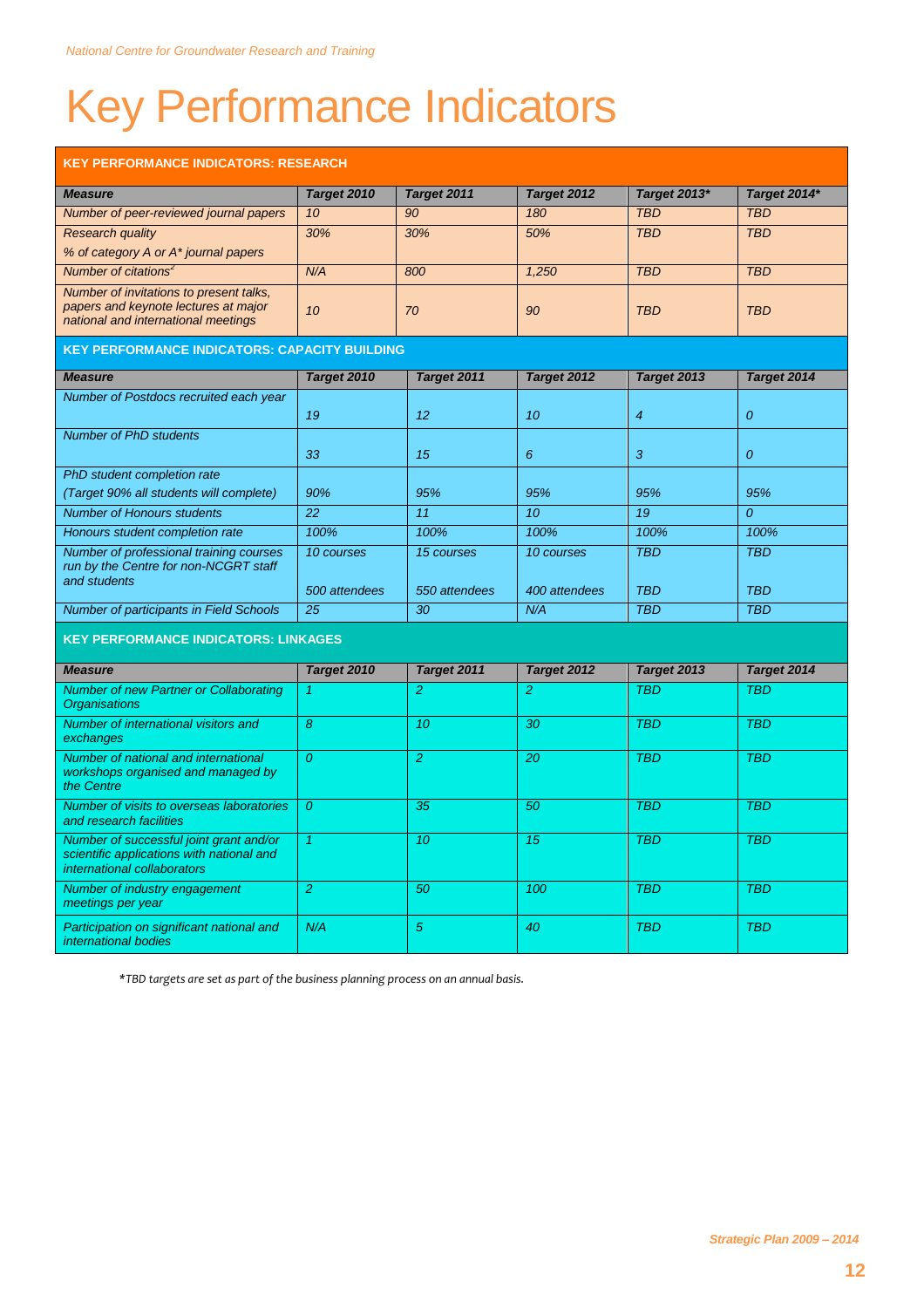| <b>KEY PERFORMANCE INDICATOR: OUTREACH</b>                                                     |                                                         |                                                                                                                                           |                                                                                                         |             |             |
|------------------------------------------------------------------------------------------------|---------------------------------------------------------|-------------------------------------------------------------------------------------------------------------------------------------------|---------------------------------------------------------------------------------------------------------|-------------|-------------|
| <b>Measure</b>                                                                                 | Target 2010                                             | Target 2011                                                                                                                               | Target 2012                                                                                             | Target 2013 | Target 2014 |
| Number of media articles and<br>segments that mention the Centre                               | 10 <sup>10</sup>                                        | 20                                                                                                                                        | 30                                                                                                      | <b>TBD</b>  | <b>TBD</b>  |
| Number of significant public talks<br>delivered by Centre staff                                | $\overline{4}$                                          | $\overline{4}$                                                                                                                            | 30                                                                                                      | <b>TBD</b>  | <b>TBD</b>  |
| Stakeholder awareness survey results                                                           | N/A                                                     | <b>Undertake</b><br>survey to<br>establish<br>baseline and<br>define targets                                                              | Set and exceed<br>2011 baseline                                                                         | <b>TBD</b>  | <b>TBD</b>  |
| Number of publications produced by<br>the Centre promoting research and<br>training activities | 1 Public Annual<br>Report<br>4 Quarterly<br>newsletters | 1 Public Annual<br>Report<br>4 Quarterly<br>newsletters<br>5 Program<br>specific fact<br>sheets<br>2 ABC of<br>groundwater fact<br>sheets | 1 Public Annual<br>Report<br>4 Quarterly<br>newsletters<br>2 Magazine<br>quality reports                | <b>TBD</b>  | <b>TBD</b>  |
| Number of web-based outreach tools                                                             | N/A                                                     | 2 YouTube clips<br>5 Podcasts<br>4 Media<br><b>Releases</b>                                                                               | 4 Online videos<br>5 Podcasts<br>12 Media<br>releases<br>12 Targeted<br><i>industry</i><br>publications | <b>TBD</b>  | <b>TBD</b>  |

| <b>Document</b>                                           | <b>Due Date</b>  |  |  |  |
|-----------------------------------------------------------|------------------|--|--|--|
| Period 1 June 2009- 31 December 2009                      |                  |  |  |  |
| Draft Strategic Plan 2010-2014                            | 30 November 2009 |  |  |  |
| Draft Business Plan for 1 January 2010 - 31 December 2010 | 30 November 2009 |  |  |  |
| 2009 Draft Annual Report                                  | 31 January 2010  |  |  |  |
| 2009 Public Annual Report                                 | 31 March 2010    |  |  |  |
| Period 1 January 2010 - 31 December 2010                  |                  |  |  |  |
| Draft Mid-year report for 1 January 2010 - 30 June 2010   | 31 July 2010     |  |  |  |
| Draft Business Plan for 1 January 2011- 31 December 2011  | 30 November 2010 |  |  |  |
| 2010 Draft Annual Report                                  | 28 February 2011 |  |  |  |
| 2010 Public Annual Report                                 | 15 April 2011    |  |  |  |
| Period 1 January 2011 - 31 December 2011                  |                  |  |  |  |
| Draft Mid-year report for 1 January 2011 - 30 June 2011   | 15 August 2011   |  |  |  |
| Draft Business Plan for 1 January 2012 - 31 December 2012 | 30 November 2011 |  |  |  |
| 2011 Draft Annual Report                                  | 13 February 2012 |  |  |  |
| 2011 Public Annual Report                                 | 15 April 2012    |  |  |  |
| Period January 2012- 31 December 2012                     |                  |  |  |  |
| Draft Mid-year report for 1 January 2012 - 30 June 2012   | 15 August 2012   |  |  |  |
| Draft Business Plan for 1 January 2013 - 31 December 2013 | 30 November 2012 |  |  |  |
| 2012 Draft Annual Report                                  | 28 February 2013 |  |  |  |
| 2012 Public Annual Report                                 | 15 April 2013    |  |  |  |
| Period 1 January 2013- 31 December 2013                   |                  |  |  |  |
| Draft Mid-year report for 1 January 2013 - 30 June 2013   | 15 August 2013   |  |  |  |
| Draft Business Plan for 1 January 2014 - 30 June 2014     | 30 November 2013 |  |  |  |
| 2013 Draft Annual Report                                  | 28 February 2014 |  |  |  |
| 2013 Public Annual Report                                 | 15 April 2014    |  |  |  |
| Period 1 January 2014 - 30 June 2014                      |                  |  |  |  |
| 2014 Draft Annual Report for 1 January - 30 June 2014     | 15 August 2014   |  |  |  |
| Final Report 2009-2014                                    | 15 August 2014   |  |  |  |
|                                                           |                  |  |  |  |